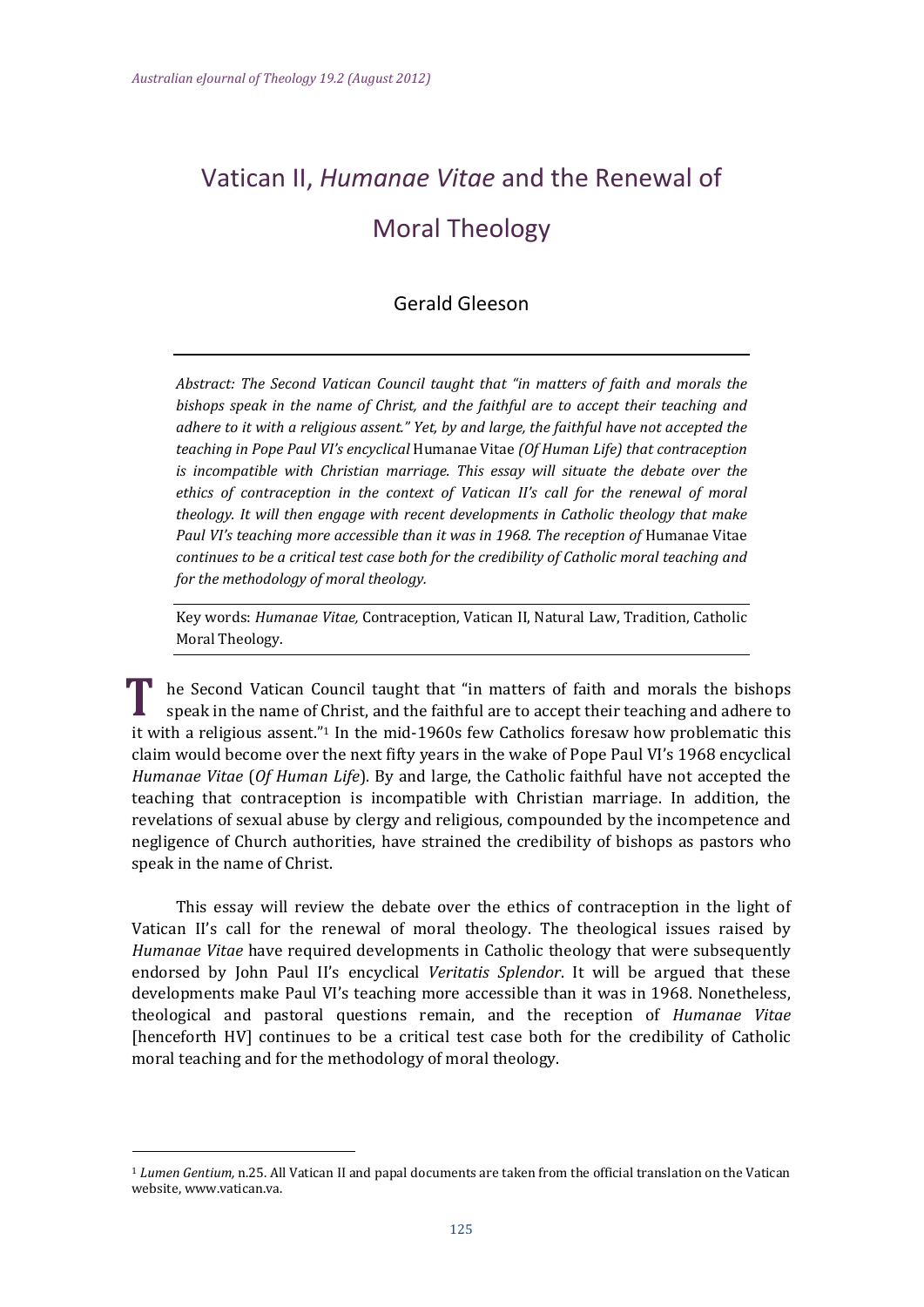# PART I - THE CHURCH'S MORAL TEACHING IN THE AUSTRALIAN CONTEXT

### *From Vatican II to Humanae Vitae*

On the eve of Vatican II, the Archbishop of Sydney said the greatest problem facing the Church was, "Mortal sin, of course!" Notwithstanding Cardinal Gilroy's ability to circumvent questions, his response highlighted Australia's distance from the religious and theological energies transforming the Church in Northern Europe.<sup>2</sup> It also highlighted the prevailing idea that the Church's moral teaching was primarily shaped by the casuistry of confessional practice. The Council overturned this post-Tridentine view of moral theology, in practice, by its fresh engagement with the contemporary world, and, in principle, by its call for moral theology to be renewed in three respects: in its "scientific exposition", in its nurture by Scripture, and in its recognition of the vocation of the laity to renew the world.<sup>3</sup>

Of most immediate significance for Church's moral teaching after Vatican II was the *Pastoral Constitution on the Church in the Modern World* (*Gaudium et Spes*) [henceforth GS], which transformed the Church's understanding of its relationship to the world. The new way of thinking spoke of *dialogue* and *reading the signs of the times*, 4 which, in James McEvoy's words, required the Church to "immerse itself in the word of God" while being "keenly attentive to the movement of history" and "to the Holy Spirit at work in the hearts of individuals."<sup>5</sup> GS spoke of the Church's solidarity with the human family, and of its desire to bring the gospel into dialogue with all people of good will. Dialogue had also been the theme of Paul VI's first encyclical, where he spoke of "the dialogue of salvation." Evangelisation today, Paul VI said, must involve listening before speaking: "Before we can convert the world – as the very condition of converting the world – we must approach it and speak to it."<sup>6</sup> The focus of dialogue is *the human being*: the dignity of the human person, the essentially social or communitarian nature of the human vocation, and the ethical "norm" for human activity, namely, that "in accord with the divine plan and will, it harmonize with the genuine good of the human race, and that it allow men as individuals and as members of society to pursue their total vocation and fulfil it." $7$ 

Going beyond these largely philosophical claims, GS articulated a new theological anthropology in which the mystery of being human is only truly revealed in the mystery of the Word made flesh (GS 22), such that human beings "cannot fully find [themselves] except through a sincere gift of [self]" exemplified in the sacrificial love of Christ  $(GS 24).8$ Although GS admitted that the Church did not always have a ready answer to every ethical

<sup>&</sup>lt;sup>2</sup> Another anecdote from my student days records that, on returning from the first session of the Council, he described its achievement as, "to prepare for the second session, of course." Gilroy had expected the Council to be over by Christmas, assuming the Curia had everything under control. Though surprised by the course Vatican II took, as a loyal churchman, Gilroy set about implementing the changes for which the Council called.

<sup>3</sup> Vatican II, *Optatium Totius,* 16. 

<sup>&</sup>lt;sup>4</sup> See Terence Kennedy, CSsR, "Paths of Reception: How *Gaudium et Spes* shaped Fundamental Moral Theology", *Studia Moralia* 42 (2004): 115‐145. 

<sup>5</sup> James McEvoy, "Church and World at the Second Vatican Council: The Significance of *Gaudium et Spes", Pacifica* 19 (2006): 37-57, at 54.

<sup>6</sup> *Ecclesiam Suam,* 68‐70. 

<sup>7</sup> *Gaudium et Spes*, 35. 

<sup>&</sup>lt;sup>8</sup> The importance of these claims for theological anthropology is highlighted by William F. Murphy, "Revisiting Contraception: An Integrated Approach in the Light of the Renewal of Thomistic Virtue Ethics", *Theological Studies* 72 (2011): 812-874, at 827.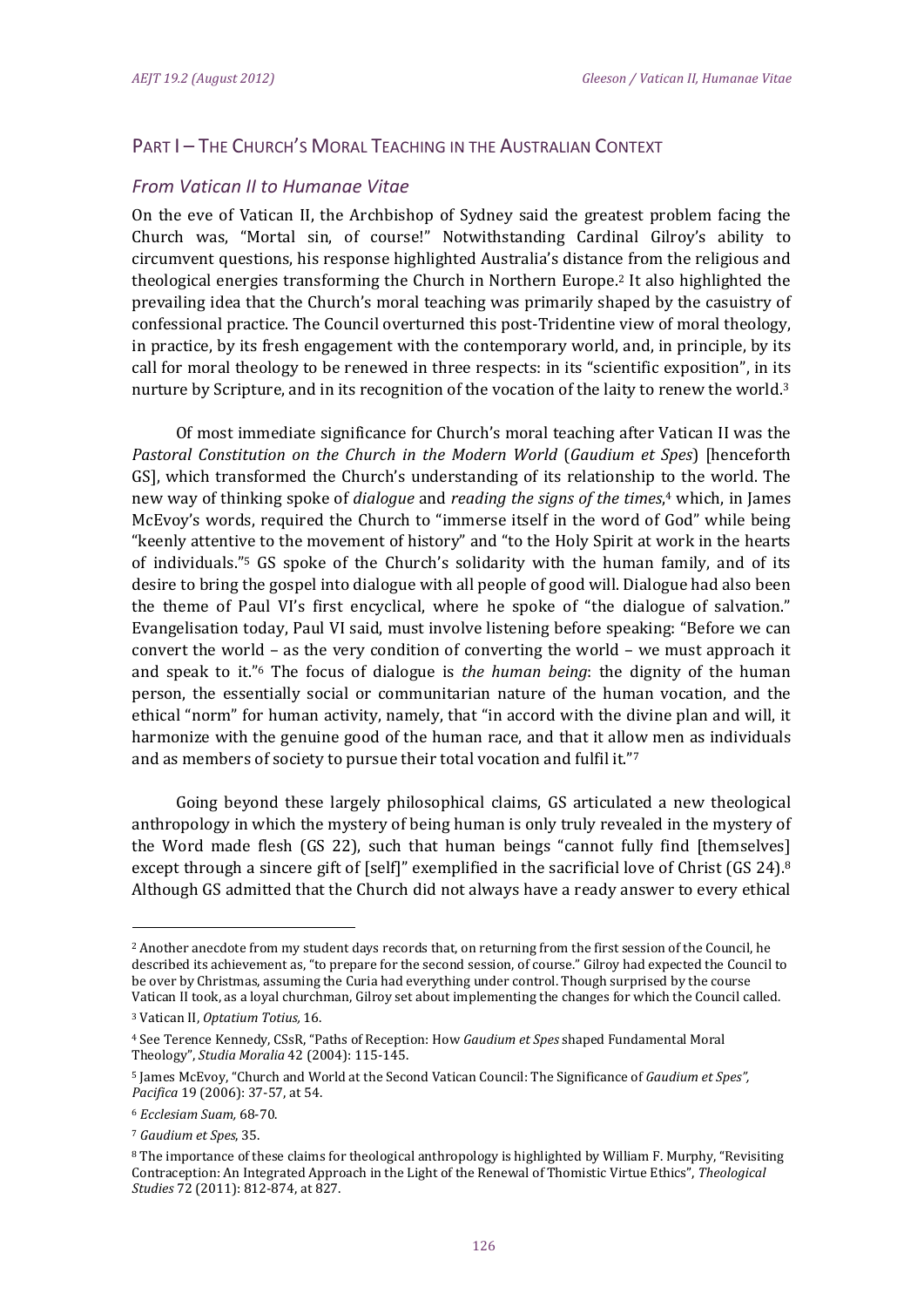question (GS 33), it was confident that "since it has been entrusted to the Church to reveal the mystery of God, Who is the ultimate goal of man, she opens up to man at the same time the meaning of his own existence, that is, the innermost truth about himself" (GS 41).<sup>9</sup>

Among the issues pressing for ethical reflection at the time of the Council were the changed experience of marriage and the question of birth regulation that Paul VI had referred to a special commission. Bernard Häring, writing in 1966, believed that GS transformed the Catholic understanding of marriage more significantly than at any point in its previous history, because it viewed marriage and family as lived, historical realities that are decisive for personal well-being. For Häring, the Council saw the new circumstances of marriage today not as threats, but as factors which enabled its essentials as a "holy" and "intimate partnership" to emerge more clearly. Sexual intimacy was seen as the culminating expression of married love, both good in itself and vital to the deepening of married love.<sup>10</sup>

While the Council left unresolved the practical question of how to harmonise conjugal love with responsible parenthood, it made important statements of principle: in resolving ethical questions about responsible parenthood, "objective criteria must be used, criteria drawn from the nature of the person and his [sic] proper acts" (GS 51).<sup>11</sup> Responsible parenthood requires respect for the "total meaning of mutual self-giving and human procreation in the context of true love... and the virtue of marital chastity" (GS 52).12

#### *The reception of Humanae Vitae in Australia*

*Gaudium et Spes'* encouragement of dialogue with the world through a reading of the signs of the times in the light of the gospel led many to suppose that the Church would change its teaching that all forms of contraception were immoral. Häring for one thought that use of the newly developed "pill" could meet the criteria in GS 51 and 52 and so be morally acceptable. These expectations were to be disappointed. The subsequent rejection or qualification of HV, in practice by a majority of Catholic couples, in principle by most theologians, and magisterially by a number of Episcopal conferences, has shaped the life of the Church for the last forty years, albeit mainly in silent ways. Thus Bishop Peter Elliot spoke recently of "a mood of indifference within the Catholic community in Australia today" (to the ethics of contraception), and other bishops have linked the decline in vocations to the priesthood and religious life to our now typically smaller families.<sup>13</sup> To these correlations one could add the decline in the practice of individual confession, as well as the practical rejection of other traditional Catholic teachings about cohabitation before marriage and about homosexual activity.

<sup>9</sup> See Bernard Häring, *Commentary on Part II, Chapter 1*, in *Commentary on the Documents of Vatican II,* Herbert Vorgrimler (ed) (London: Burns & Oates, 1969), Vol. 5, 225-245.

<sup>10</sup> Häring, *Commentary* on Part II, 231.

 $11$  The Council chose to speak neither of criteria drawn simply from human nature, nor of criteria drawn simply from what is good for human persons. See my "Are persons more important than bodies?", Australasian *Catholic Record* 86/2 (2009): 175‐190. 

<sup>12</sup> See Häring, *Commentary on Part II,* 231, 243. 

<sup>13</sup> Bishop Peter Elliot, "*Humanae Vitae*: Personal Recollections", *The Record* (Perth, WA), April 9, 2009 (available at http://www.therecord.com.au/site/index.php/Nation/schonborn-elliott-lament-bishops-failureon‐humanae‐vitae).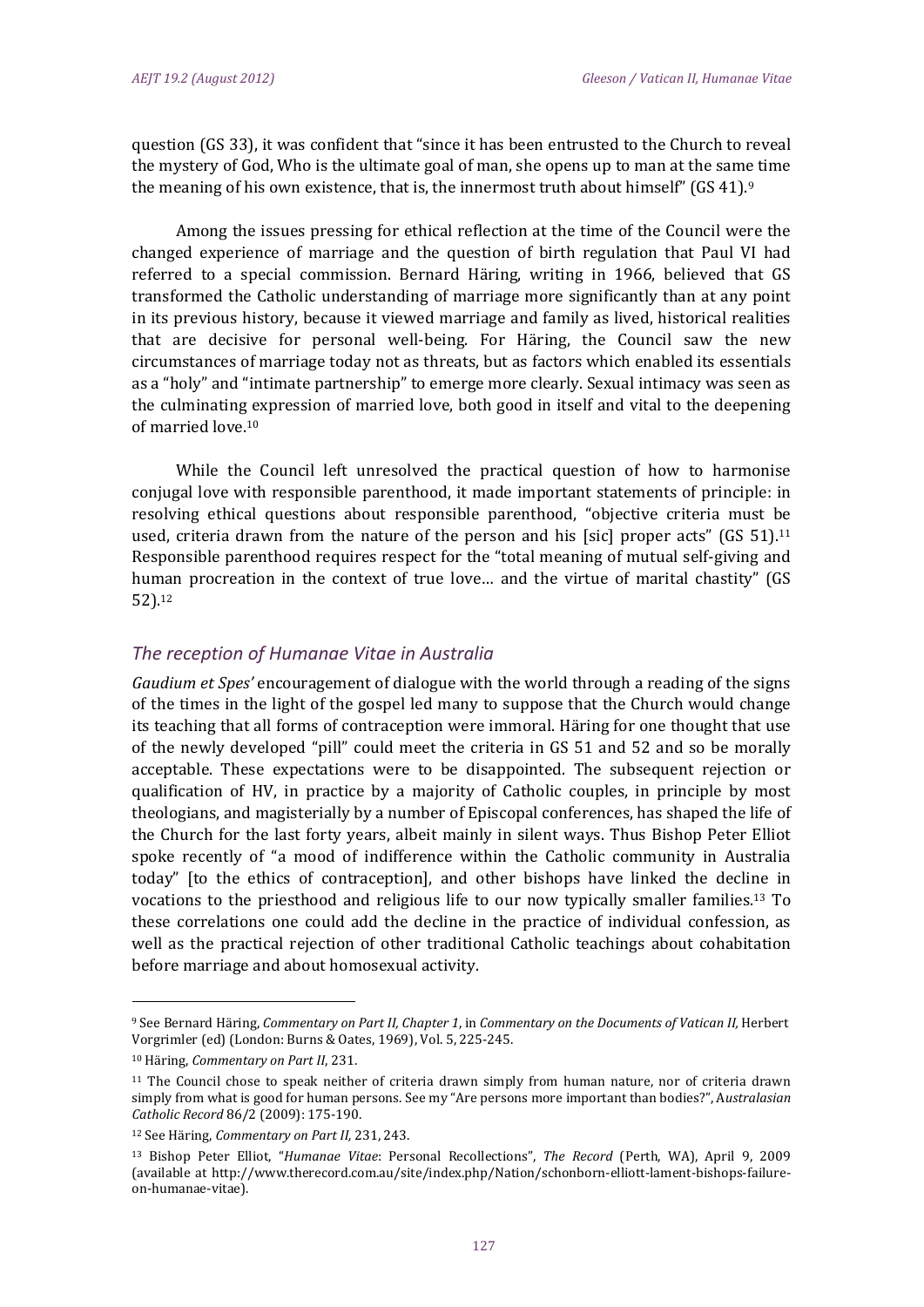It was not until 1974 that the Australian Bishops published a considered response to the encyclical. Manly moral theologian Michael Allsopp described this Pastoral Letter as "the culmination of six years of research, and overt and less public struggle which in 1972 involved Pope Paul himself." Among the preparatory documents to guide the bishops was the extensive submission prepared by the staff of Banyo seminary.<sup>14</sup> Significantly, the focus of the Banyo submission was not the truth of the teaching in HV, but its authority and the kind of response due to it. The 1974 statement was controversial because it presented a more nuanced position than had the Australian bishops' immediate statement in support of HV to the effect that "every member of the Church must be considered bound to accept the decision given by the Pope. To refuse to do so would be a grave act of disobedience."15 

The 1974 Letter taught that those who accept the truth of the teaching, but find they cannot live up to it, and those who accept the church's teaching authority in general, but in good conscience find they cannot accept this particular teaching, should not necessarily be refused admission to the Eucharist, but should be encouraged to remain open to full reception of the Church's teaching. Although this was an accurate application of traditional pastoral practice, for some critics it suggested that conscience was replacing Church teaching. They took their case to Rome and in 1976 the Bishops conference issued a further statement addressed to Catholic Family Planning centres which declared that the teaching in HV "binds the consciences of all without ambiguity and excludes the possibility of a probable opinion opposed to [it]."<sup>16</sup> This later instruction raised the still problematic issue of what it is for an "authentic papal teaching" to "bind the conscience" of a Catholic, an issue also relevant to John Paul II's Apostolic Letter *Ordinatio Sacerdotalis*, which declared that the reservation of priestly ordination to men was the Church's "definitive teaching." 

While many Catholics regard the teaching in HV as obviously wrong, or at least impractical, a significant minority see it as a providential and prophetic statement whose truth has been more than verified in the years since. Mary Eberstadt writes:

The encyclical warned of four resulting trends [if contraception became widespread]: a general lowering of moral standards throughout society; a rise in infidelity; a lessening of respect for women by men; and the coercive use of reproductive technologies by governments. In the years since ..., numerous distinguished Catholic thinkers have argued, using a variety of evidence, that each of these predictions has been borne out by the social facts.<sup>17</sup>

Eberstadt notes the "irony" in the fact that most of the abundant empirical evidence that supports the accuracy of Paul VI's predictions is provided by secular social scientists and, more recently, by some feminists.

<sup>&</sup>lt;sup>14</sup> Michael Allsopp, in the National Council of Priests, *Newsletter* (10th April 1975). MS. held in Veech Library.

<sup>15</sup> Reported in *The Catholic Leader* (Brisbane), August 8, 1968.

<sup>&</sup>lt;sup>16</sup> Australian Episcopal Conference *Newsletter*, February, 1978, #30.

<sup>&</sup>lt;sup>17</sup> Mary Eberstadt, "The Vindication of *Humanae Vitae", First Things* (August-September, 2008) (available at http://www.firstthings.com/article/2008/07/002-the-vindication-of-ihumanae-vitaei-28).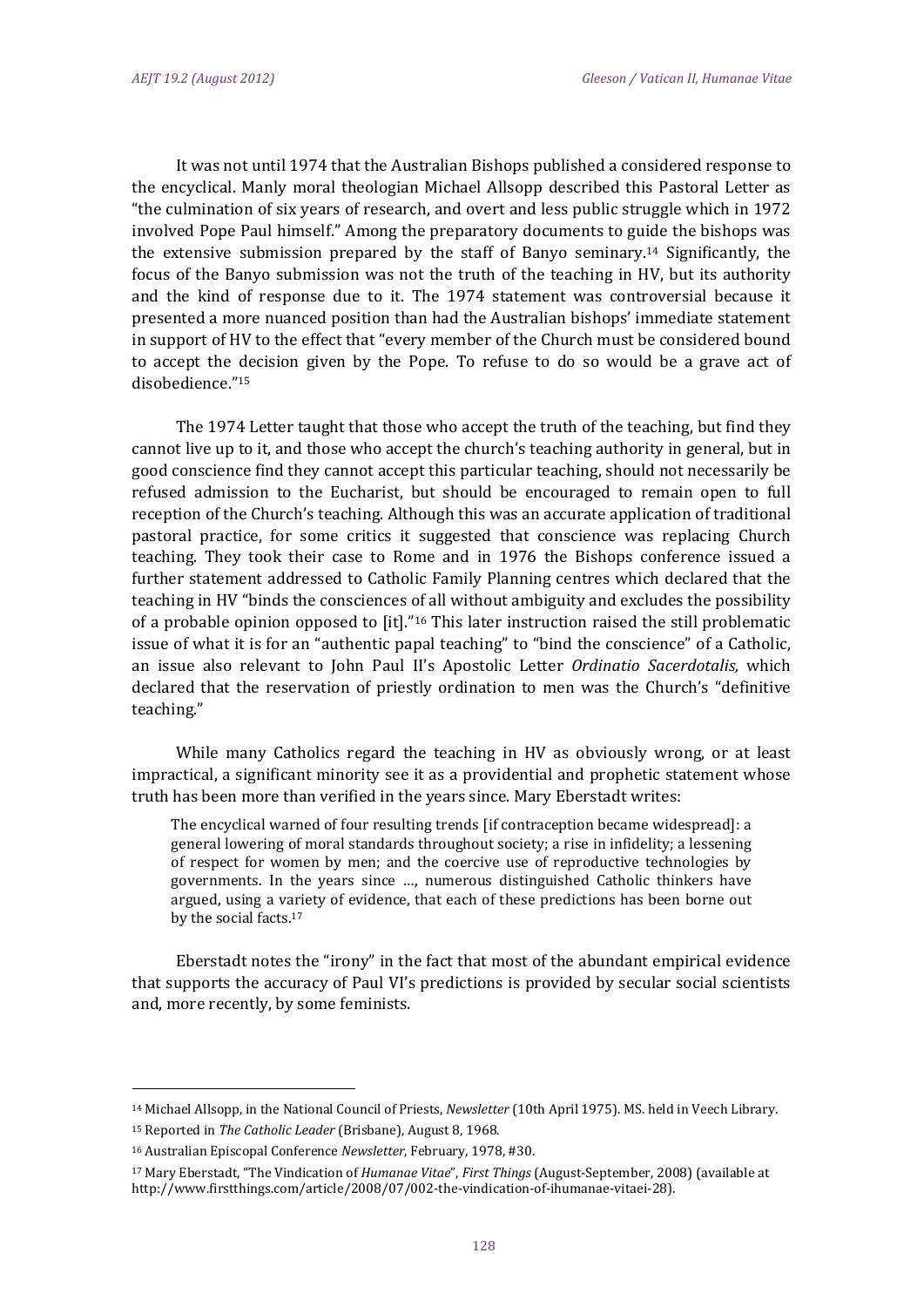There are other ironies about *Humanae Vitae*, not least its timing - coinciding with the sexual revolution of the  $1960$ 's. In some respects it was premature, since few Catholics in 1968 who wished to live by the teaching had access to anything more than the unreliable "rhythm method" of family planning; yet, providentially, these years also saw the development of new methods of fertility awareness. Australia led the way through the pioneering work of Drs John and Evelyn Billings. Not ironically, but tragically, there were disagreements between proponents of different "natural methods." The natural family planning centres themselves were barely cottage industries. Church leaders offered little support, financial or otherwise. While bishops stated their support for the teaching, most did little to make it available to Catholic couples. Ironically, it was Federal Government funding in support of marriage preparation that enabled the natural family planning services to operate on a more professional basis. That funding is now reduced and the future is uncertain.

#### *The changing face of the Church's moral teachers*

Just as the church in Australia was ill prepared for the "updating" ("aggiornamento") of Vatican II, so it was ill prepared for the publication of *Humanae Vitae*. Hastily assembled press conferences saw uncomfortable bishops and seminary teachers struggling to explain why the pope had said "no", and why the encyclical was authoritative. These days the public face of the Church's moral teaching is very different. There are few priests engaged in moral theology, and church spokesmen are more likely to be lay women.

This transformation began in Sydney in the late  $1960$ 's, when the proposal to conduct heart transplants saw the formation of a "Medico-morals committee" at St Vincent's Hospital. This committee was possibly the first *clinical* ethics committee in Australia. Meanwhile, at St Vincent's Hospital Melbourne in 1982, Nicholas Tonti-Filippini became Australia's first hospital ethicist, and a frequent contributor to public debates. By the mid-1990s, bioethics centres had been established in the mainland capital cities  $$ mostly associated with Catholic hospitals, and funded either by the hospitals and/or by Australian Catholic University.<sup>18</sup> Through their publications and research, and their submissions to Government, these Centres have contributed significantly to the formation of bioethics policy in Australia over the last thirty years. The bioethics centres have had to earn their credibility as participants in the public forum, while also articulating Catholic teachings, and advising from a Catholic perspective on ethical issues that arise in clinical practice. In juggling their service of the Church with their participation in public debates, the bioethics centres usually rely not on explicitly religious teachings, but on philosophical arguments that will be accessible to people generally. Like the natural family planning services, Catholic bioethics centres receive little financial support from the Church.

More recently, dioceses have chosen to fund their own Family and/or Life Offices, whose rationale is associated with the idea of a "new evangelisation." These Offices are commonly led by young lay people, not clergy, and they take a more religious approach to ethical issues, and a more challenging approach to contemporary mores. Their publications are largely addressed to the Catholic community, rather than the wider

<sup>&</sup>lt;sup>18</sup> I note The Plunkett Centre for Ethics in Health Care (Sydney), The Caroline Chisholm Centre for Health Ethics (Melbourne), The L. J. Goody Bioethics Centre (Perth), the Queensland Bioethics Centre (Brisbane), and the Southern Cross Bioethics Institute (Adelaide).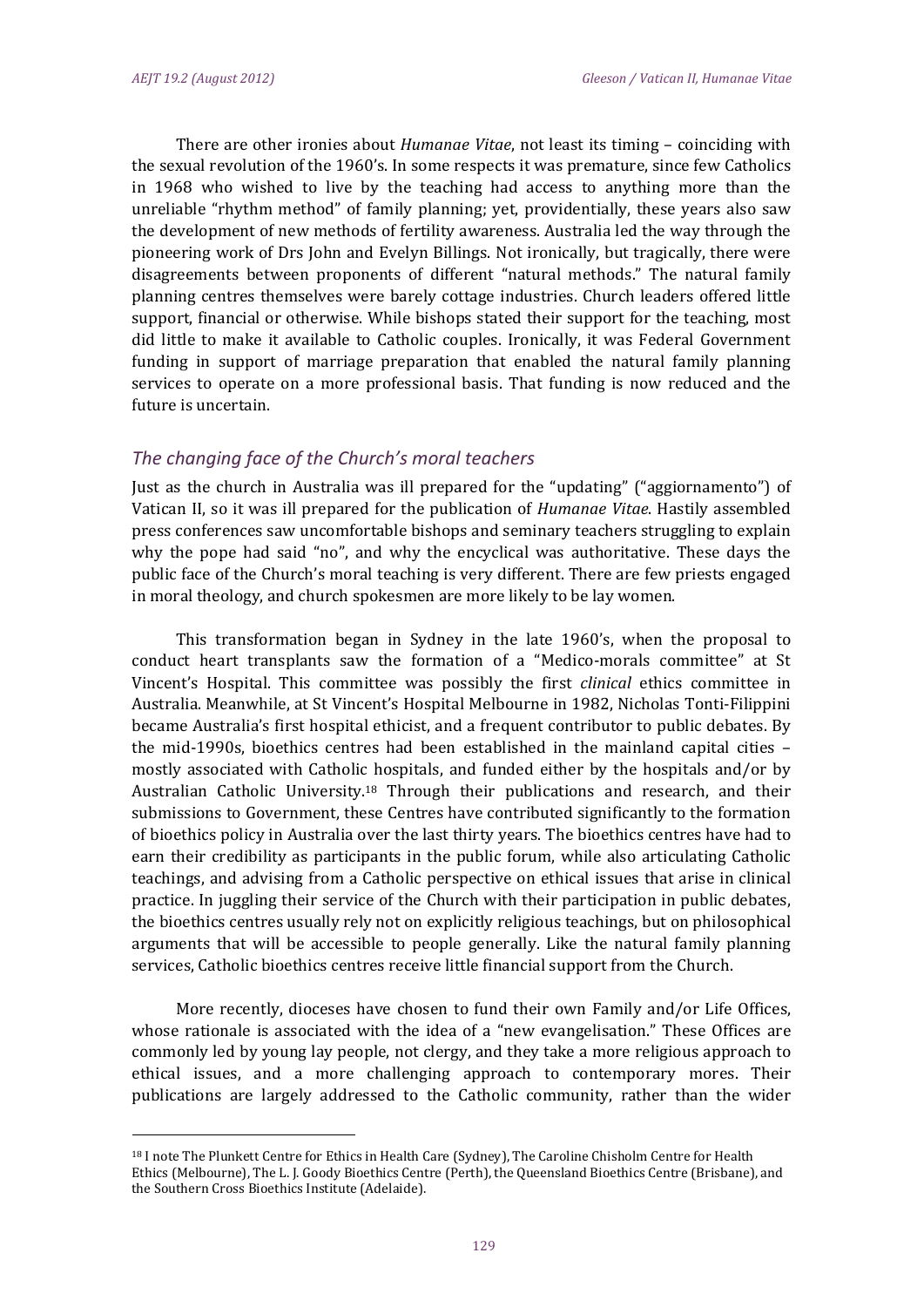society. In this context, one should also note the establishment of the John Paul II Institute for Marriage and Family, in Melbourne, as well as the focus on ethics teaching and research by Australian Catholic University and the University of Notre Dame Australia.

Thus, in one of the three aspects of the renewal of moral theology called for by Vatican II some progress has been made. The "vocation of the laity to renew the world" is being realised, albeit in small ways, through our Bioethics Centres, Life Offices, Universities, and Natural Fertility Services. But what of the other two aspects of the renewal of moral theology, and how do they bear on the substantive ethical issues raised by *Humanae Vitae?*

#### PART II – CONTRACEPTION AND THE RENEWAL OF MORAL THEOLOGY

#### *The biblical foundations*

 

Vatican II called for moral theology to be renewed as a "scientific exposition" – or coherent articulation  $-$  of the Christian life that would be nurtured by fresh attention to the Scriptures. Of what relevance, then, is the Bible to the ethics of family planning, and what is the ultimate basis for the Church's teaching? Are the scriptures our only access to God's laws, or do the scriptures simply encourage us to obey the natural – *humanly accessible* – moral law that is written in the hearts of all people? But these are superficial questions. The more fundamental issues concern: firstly, the nature of revelation, and the relationship between the Word of God and the tradition of the Church (one of Vatican II's "great questions"); and secondly, how the scriptures are to be read from within the faith of the Church (one of pope Benedict XVI's "great questions").

Since the Council there have been several significant teaching documents on moral issues in addition to *Humanae Vitae*: Pope John Paul's encyclicals *Veritatis Splendor* [henceforth VS] and *Evangelium Vitae* [henceforth EV], the *Catechism of the Catholic Church,* and *Caritas in Veritate,* Benedict XVI's encyclical on social issues in which he situates "life issues" at the heart of the Church's social teaching.<sup>19</sup> These works use the Bible in a way that is new for moral theology. VS considers morality in the context of the rich young man's question, "What  $[good]$  must I do to inherit eternal life"? EV traces the history of the Church's conviction that human life is sacred through the Old and New Testaments. Most significantly, the *Catechism* presents morality as "Life in Christ" under the rubric of the Beatitudes.

The theologian most influential in the drafting of the *Catechism* was Servais Pinckaers, whose own theology emphasises Thomas Aquinas's understanding of the Christian life as the call to "beatitude", to the ultimate happiness of life in God. "The Sermon on the Mount begins with the promises of the Beatitudes and engages us in the way of wisdom that finds its perfection in love, given even to enemies."<sup>20</sup> Accordingly, the

<sup>&</sup>lt;sup>19</sup> Benedict XVI, *Caritas in Veritate:* "Openness to life is at the centre of true development. When a society moves towards the denial or suppression of life, it ends up no longer finding the necessary motivation and energy to strive for man's true good. If personal and social sensitivity towards the acceptance of a new life is lost, then other forms of acceptance that are valuable for society also wither away. The acceptance of life strengthens moral fibre and makes people capable of mutual help."(28).

<sup>&</sup>lt;sup>20</sup> Servais Pinckaers, "Scripture and the Renewal of Moral Theology", in *The Pinckaers Reader*, John Berkman & Craig Steven Titus (eds) (Washington, DC: CUA Press, 2005), 55.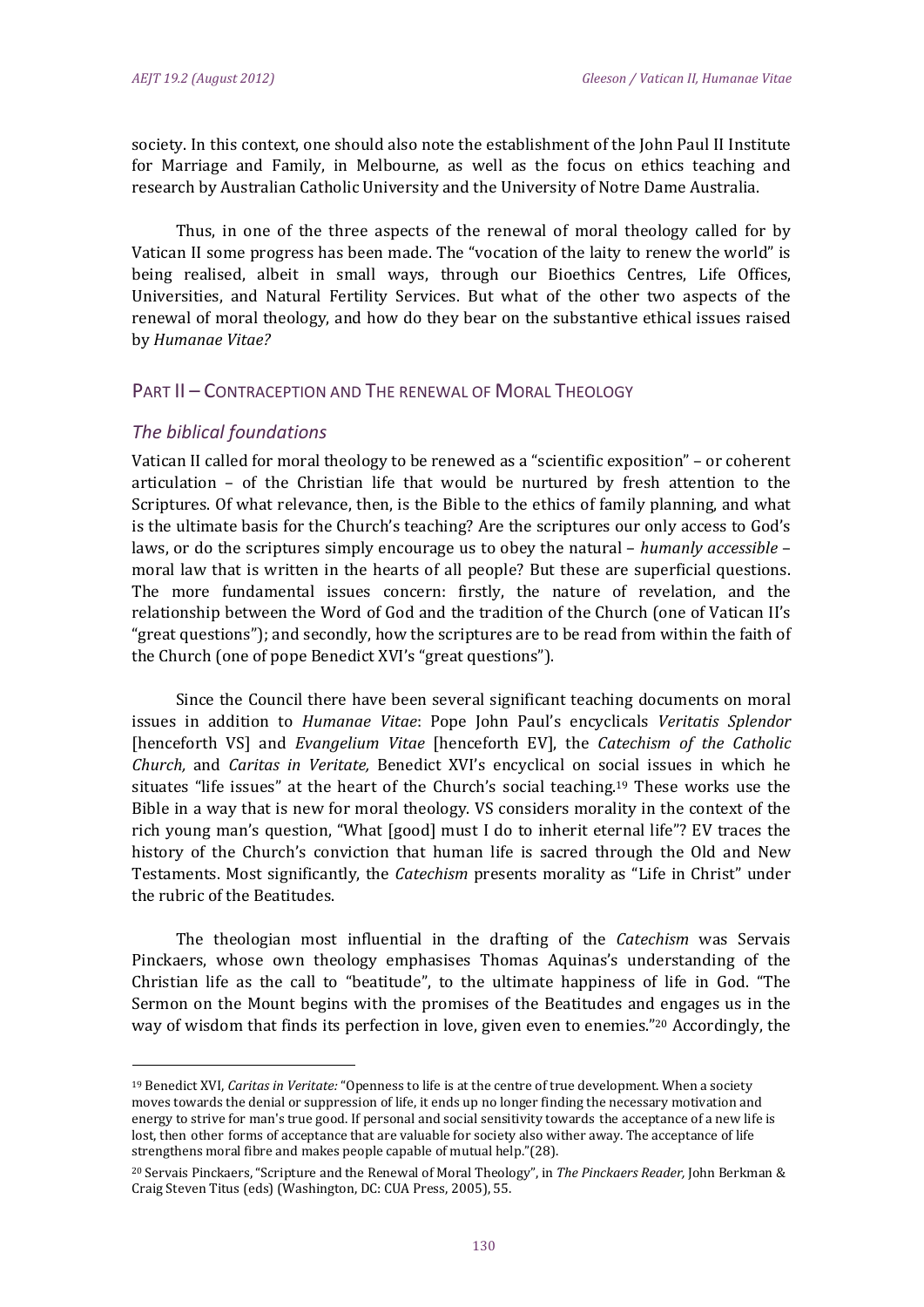moral law should be understood primarily in relation to beatitude and the call to goodness, rather than as the fulfilment of obligations. Pinckaers argues that we should read the Scriptures as *pareclesis* or "urgent exhortation", as a call to holiness and perfection for all Christians, on the model of Paul's exhortation to the Romans (12:1): "I implore you by God's mercy to offer your very selves (literally, 'bodies') to him: a living sacrifice, dedicated and fit for his acceptance, the worship offered by mind and heart" (REB). 

Acknowledging *Lumen Gentium's* principle that *all* people are called to holiness, a new generation of Catholic moral theologians have now moved beyond both the "autonomous ethic" methodology of the post-conciliar years and the two levels view of the Christian life that had prevailed for centuries. That is to say, for these theologians Catholic life is to be shaped not  $\{\text{simply}\}$  by universal moral rules applicable to all, but by membership in the Body of Christ, and by "a maximal ethic of holiness, one that includes those who are not ordained."<sup>21</sup> The Christian life may indeed require heroic virtue and even martyrdom. Yet, although a biblical approach to the moral life should take us beyond a minimalist keeping of rules, this "maximalist" ethic should be situated in the wider context of God's grace and mercy. A biblical morality will caution the virtuous against selfrighteousness, while encouraging the sinner who struggles in their weakness. André Louf warns against the pitfalls of ethical norms:

...in particular the danger of separating interior disposition and exterior action. This can result in two dangers. Firstly, it can result in someone who is unable to live up to the expectations of the law becoming caught up in a spiral of guilt. The law accuses, but Jesus refuses to accuse and has come to free us from guilt. Secondly, it can result in a more subtle danger, that of an easy conscience and apparent perfection in which one becomes cut off from the liberating action of the Holy Spirit. Jesus avoided both of these dangers. He never drove sinners to despair and he confronted the conceit of the Pharisees. He did not come for the righteous, but for sinners.<sup>22</sup>

Attention to these biblical themes might help transform now tired ethical debates over contraception. To address such debates, however, Pinckaers recommends the method of St Paul, who relied on "compenetrating" criteria drawn from reason and faith. For example, Paul judges fornication to be wrong, both for traditional human reasons  $-$  as "a sin against one's own body", and also for theological reasons - because our bodies are temples of the Holy Spirit  $(1$  Cor. 6: 18-19).<sup>23</sup>

Most people today think about family planning only in terms of material consequences: contraception is viewed as a convenient way of ensuring that intercourse is not procreative. However, this consequentialist analysis reduces moral judgments "to a kind of technical calculation of consequences in view of an end", and by ignoring the intrinsic meaning of actions limits moral evaluation solely to an agent's goal in acting.<sup>24</sup>

<sup>&</sup>lt;sup>21</sup> See David Cloutier & William C. Mattison III, "Method in American Moral Theology After Veritatis Splendor", *Journal of Moral Theology, 1/1* (2012): 170-192, at 178. Perhaps two new levels of moral aspiration are emerging in the Church, not between laity and religious, but between those who try to live by the Church's official sexual teachings and those who do not.

 $22$  "Dom André Louf on the Liturgy of the Heart" available at http://avowofconversation.wordpress.com /2008/06/23/dom‐andre‐louf‐on‐the‐liturgy‐of‐the‐heart/. See also André Louf, *Tuning into Grace* (London: Darton, Longman & Todd, 1992), ch. 5.

<sup>&</sup>lt;sup>23</sup> Pinckaers, "Scripture and the Renewal of Moral Theology", 58, 62-3.

<sup>&</sup>lt;sup>24</sup> Ibid., 63.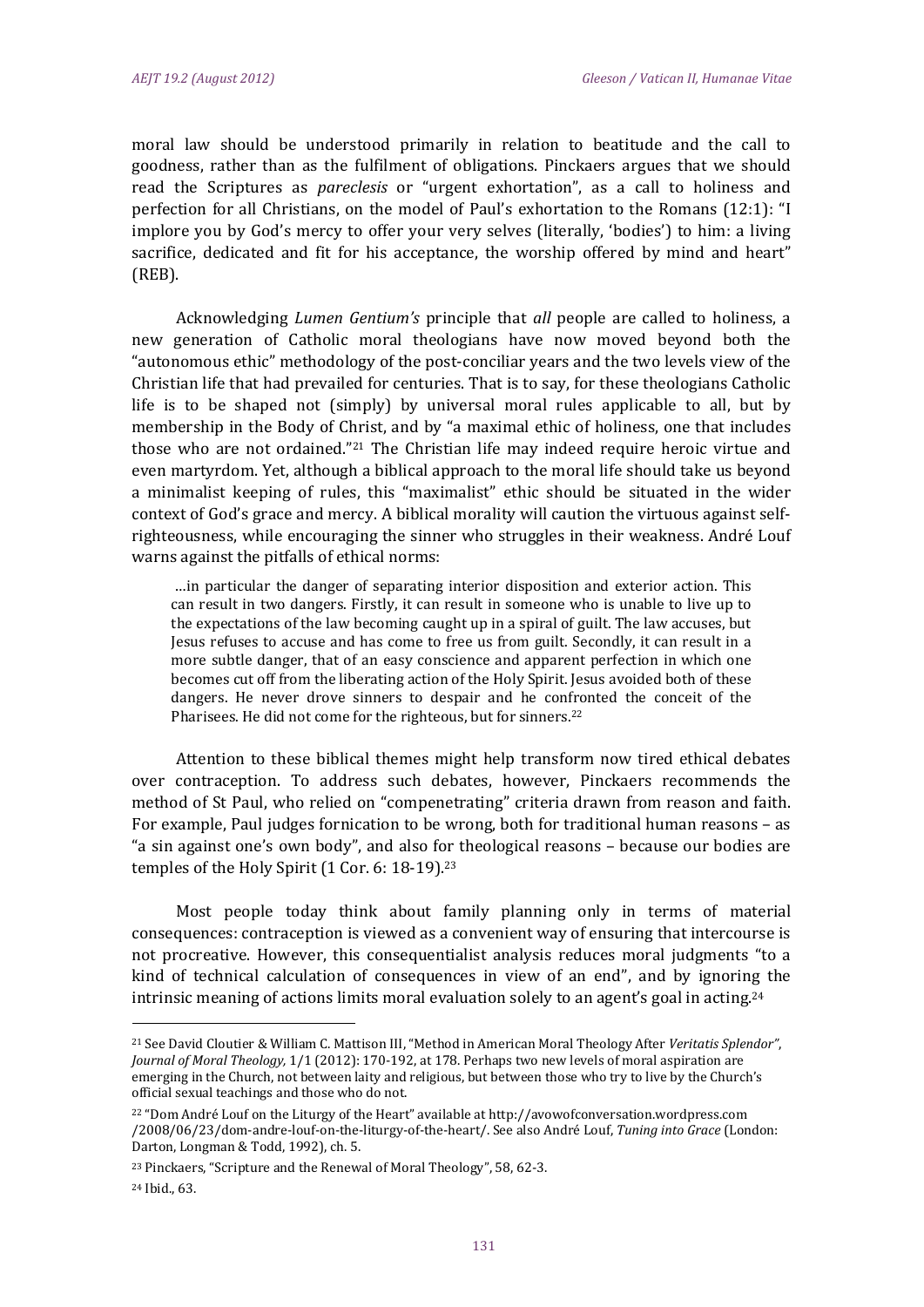The ethics of family planning should rather be situated within the wider context of Christian marriage and the mutual self-giving of spouses (as GS taught). Responsible parenthood is not a technical problem to be solved, but a sacred responsibility to be lived out in the complexities of the human condition. Biblical themes relevant to a theology of human procreation include the goodness of creation as male and female in the image of God, the dignity of the human person, the value of marriage and family, fertility and fruitfulness, and divine providence. In this biblical perspective, the teaching in *Humanae Vitae* is not merely a law – a truth about the human good, but also an exhortation for couples to discover the true meaning of their sexual intimacy and their dignity as spouses called to collaborate with God in the procreation of new life. For the Church, good sex is always marital  $-$  the expression of a life-long faithful love that is "open to new life."<sup>25</sup> In this spirit John Paul II's "theology of the body", while not strictly exegesis of the biblical text, can be received as a powerful illumination of the Church's teaching in the light of biblically guided meditations upon human experience.

It might be objected that these biblical themes will not resolve the ethics of contraception, and many have wondered whether John Paul's theology of the body is a rationalisation serving a predetermined answer. However, exegesis alone does not have the final word on biblical interpretation  $-$  for that belongs to the tradition of the Church. As Newman put it, the scriptures *record* the faith we profess, and the Church's tradition witnesses to that faith. "The Church is bound over to test and verify her doctrine by Scripture  $\ldots$  the Bible and Catholic Tradition taken together  $\ldots$  make up a joint [Rule of Faith]."<sup>26</sup> Here we might recall the important dogmatic teaching of Vatican II that Divine Revelation is received *and passed on as Tradition* – "everything which contributes toward the holiness of life and increase in faith of the peoples of God."27 The Bible records the deposit of faith (as a thermometer records  $-$  but does not determine  $-$  the temperature), and so illuminates and clarifies our own best efforts to understand the truth about the good (the natural moral law).<sup>28</sup> Meditations on the "theology of body" may thus be seen as a scriptural illumination of the Church's tradition, not its source. To evaluate that source, therefore, we must engage with the natural moral law.

 $25$  The phrase "open to life"' has proved problematic in the presentation of Church teaching. Clearly most acts of intercourse are not *biologically* open to life; HV requires that couples allow their intercourse to be *the kind of act* that in itself, and insofar as it is up to the couple, is "ordered to procreation." The official Vatican translation now speaks of each and every marital act retaining "its intrinsic relationship to the procreation of human life" (HV, 11 : "*ut quilibetmatrimonii usus ad vitam humanam procreandam per se destinatus permaneat"*). 

<sup>26</sup> See John Henry Newman, *Lectures on the Prophetical Office of the Church* (*Via Media, Vol .1),* Lecture 11: Scripture as the Record of Faith, available at http://www.newmanreader.org/works/viamedia/volume1/ lecture11.html. In Lecture 13, Newman explains why "Holy Scripture contains all things necessary to salvation, that is, either as being read therein or deducible therefrom; not that Scripture is the only ground of the faith, or ordinarily the guide into it and teacher of it, or the source of all religious truth whatever, or the systematizer of it, or the instrument of unfolding, illustrating, enforcing, and applying it; but that it is the document of ultimate appeal in controversy, and the touchstone of all doctrine." http://www.newmanreader.org/works/viamedia/ volume1/lecture13.html#note1. 

<sup>27</sup> *Dei Verbum*, 8. 

<sup>&</sup>lt;sup>28</sup> The distinction between Revelation and *the witnesses to* Revelation (viz. the Bible and tradition) explains how a biblical text might at one time be (wrongly) taken to witness to a truth, and at later times be (rightly) taken not witness to that truth (e.g. uses of the biblical story of Onan in Gen. 38)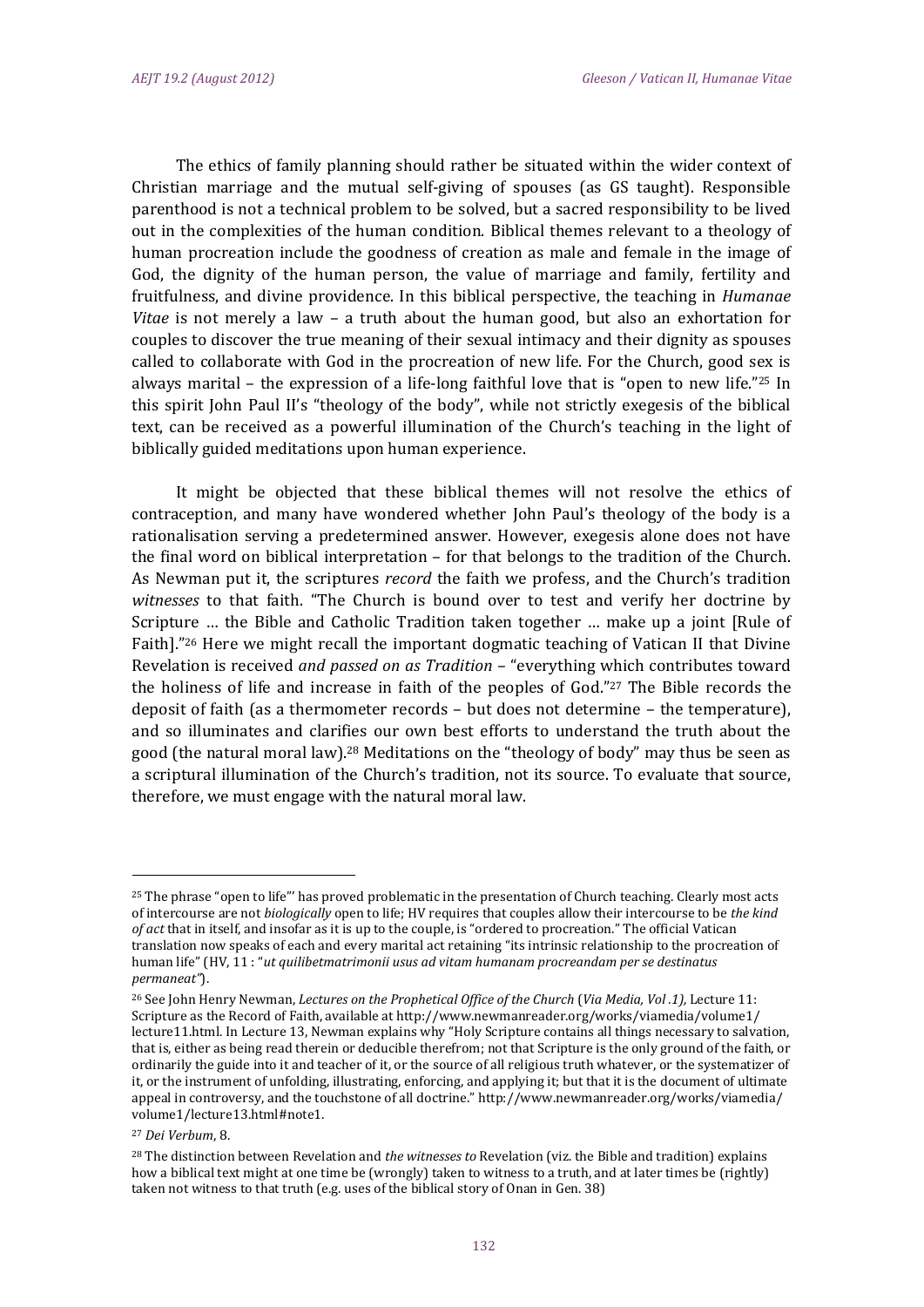## *The natural moral law*

*Humanae Vitae* 4 finds "the principles of the moral teaching concerning marriage in natural law [illuminated and made richer by divine revelation]."<sup>29</sup> This means that the Church's teaching on family planning is supposed to be a truth that we could work out for ourselves, a teaching that "is in accord with human reason" (HV 12). But if it is a naturally knowable truth, rather than a revealed truth, who is the best judge of this truth, and why should we think the Church or the pope knows it? These challenging questions were raised by Australian theologian Frank Mobbs, who argued that contraception is not the sort of topic on which the Church has authority to demand of Catholics a "religious assent", because the Church's authority to teach on "faith and morals" extends only to what has *been revealed*. On matters about which revelation is silent, the Church has no special competence, and so Pope Paul's teaching was *ultra vires*: beyond the proper competence of the Magisterium.<sup>30</sup>

Mobbs' argument provides a timely reminder that the Magisterium has no "hot line" to God, no access to God's will, apart from what has *in fact* been revealed and handed on. It follows that the central issue raised by Mobbs is not so much natural law, as it is the nature of revelation and the development of doctrine. In both *Veritatis Splendor* and *Fides et* Ratio John Paul II emphasised that the Church has no philosophical or theological theory of its own.<sup>31</sup> Its teachings are always concerned with judgments on particular matters, not general theories. *Dei Verbum* characterised the content of revelation as truth for "the sake of our salvation", truth witnessed to by Scripture and tradition, a truth which is ultimately Jesus Christ himself.<sup>32</sup> One such truth for salvation is that life in Christ involves striving to live a morally good life, and so matters of morality—unlike matters of etiquette or science  $-$  fall under the judgment of the gospel *because they are linked to revelation*. To the extent that the Church recognises certain conduct to be morally wrong, to that extent is it authorised to condemn it *in the name of the gospel*. 

Thus, the ambit claim that the Church is the "authentic interpreter of the whole moral law" (HV 4) means that in principle no ethical questions can be excluded from the Church's mission to preach the gospel since it would absurd to hold that only some moral matters, and not others, bear upon one's Christian discipleship. However, this general principle must be tempered by consideration of the extent to which revelation, tradition and sound moral reasoning do in fact shed light on a particular moral question. This can only be ascertained by a study of what Scripture and tradition affirm, in the light of continuing moral reflection. In short, the authority of any particular moral teaching ultimately depends on the authority of its truth, viz. on the extent to which a particular moral teaching is in harmony with right human reasoning and with the truth of the gospel as received and lived in the Church. The authoritative status of any particular moral teaching depends not on the successful deployment of some theory of natural law, but on how closely the issue is linked with what else is known from revelation, on how well we

<sup>31</sup> *Fides et ratio,* 49; *Veritatis splendor*, 29. 

<sup>&</sup>lt;sup>29</sup> Janet E. Smith translation, in her book, *Humanae Vitae* - *A Generation Later* (Washington DC: CUA Press, 1991), 274.

<sup>30</sup> Frank Mobbs, *Beyond Its Authority? The Magisterium and Matters of Natural Law* (Sydney: E. J. Dwyer, 1997). 

<sup>32</sup> *Dei Verbum*, 11.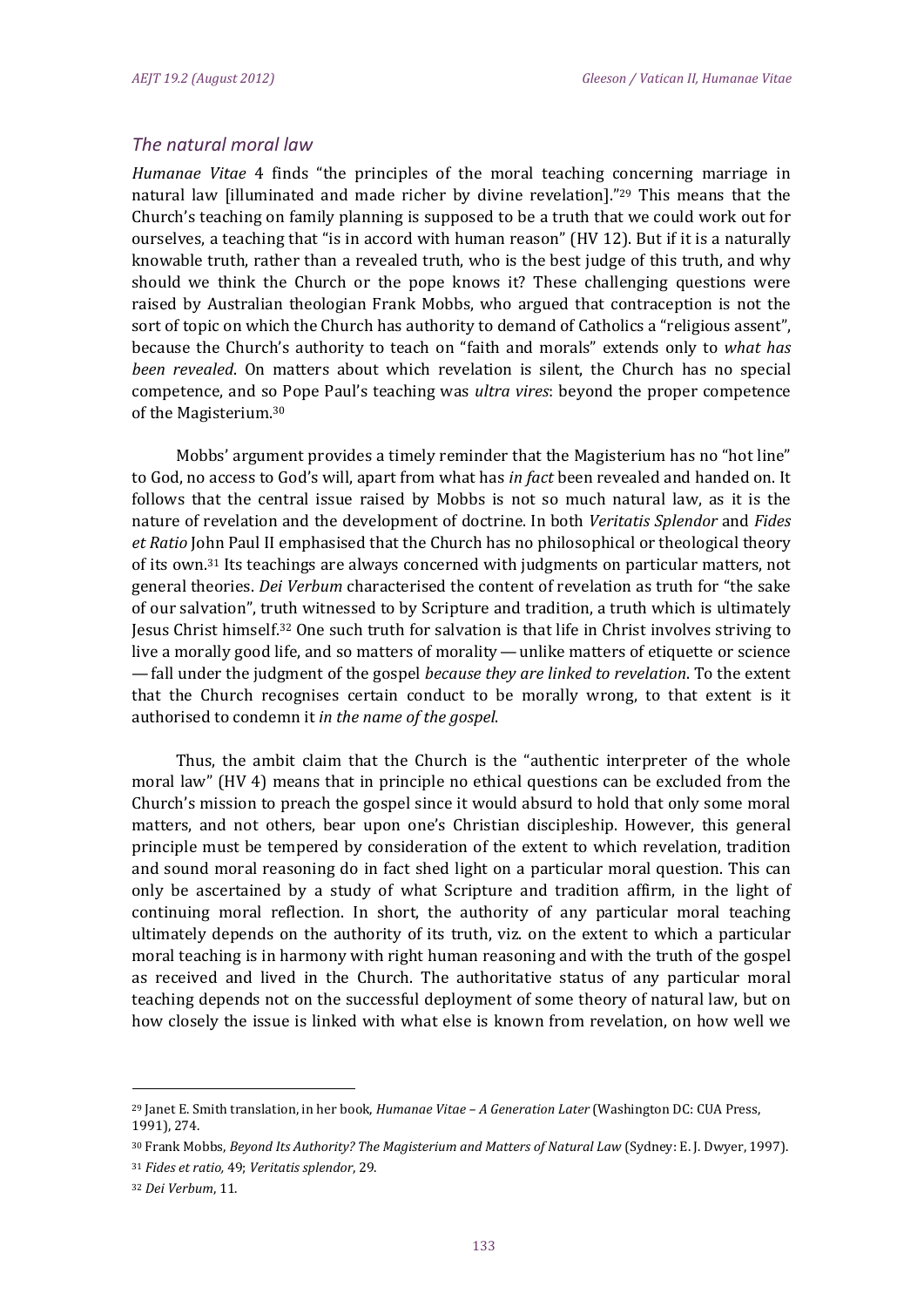grasp that link, and/or on how well-founded is the moral reasoning on which the teaching is hased 33

When confronted with a new moral question, the Church can only respond in the light of its received teaching, of what the Church "already knows" on the basis of revelation and whatever is essentially connected with it.<sup>34</sup> Adapting Newman's thought we can view the Magisterium as an apostolic standing committee whose authority is limited to declaring what the Church has always believed - even if it did not yet know it because some questions had not been asked. The Magisterium declares what the apostles would say, if they knew what we know now.<sup>35</sup>

With respect to family planning, from the beginning, Christians understood both that human life was sacred  $-$  and so they rejected abortion, and that the sexual act in marriage was to be respected as procreative collaboration with God – and so they rejected fornication and contraceptive practices.36 The second century *Letter of Diognetus* summarised the distinctiveness of Christian ethics in memorable words: "Like others, [Christians] marry and have children, but they do not expose them. They share their meals, but not their wives."<sup>37</sup> But *given what we know now* – about marriage as a covenant between persons, about the positive value of marital sexuality, about the equality of man and woman, about the decline in infant mortality, about the world's growing population and finite resources, and so on – *given all that we know now*, is it time for the traditional teaching to change? This was the question that puzzled Paul VI in the context of the newly developed contraceptive pill.

Nonetheless, Paul VI declared that what the Church had "always known" about marital intercourse as procreative remains valid in the circumstances of modern life. His reasons were both positive and negative. Negatively, HV critiqued the arguments for change, arguments that were remarkably weak - e.g. the argument from totality (that it is enough for a marriage as a whole to be open to life), and the argument from human dominion (that human beings have the right to use their sexual capacities in nonprocreative ways).<sup>38</sup> Positively, HV sought to deepen the presentation of the Church's teaching on the many aspects of marital love, beginning with the fact that marital intercourse should be a truly human act, proceeding from personal freedom and respect for one's partner.

The key to both the critique and the positive presentation is understanding the nature of moral action in terms of what John Paul II later called "the perspective of the

<sup>33</sup> A particular teaching may be an issue of the natural law, and so amenable to various natural law explanations. The basis of the Church's teaching, however, is not some natural law explanation, but revelation and whatever is closely linked with it.

<sup>&</sup>lt;sup>34</sup> See *Dei Verbum*, 8: "the Church, in her doctrine, life and worship, perpetuates and transmits to every generation all that she herself is, all that she believes."

<sup>35</sup> Newman discusses the infallibility of the Church in his *Apolgia pro Vita Sua*, Part 7.

<sup>&</sup>lt;sup>36</sup> There were more and less rigorous interpretations of marital morality, but these positive themes can hardly be gainsaid – and were uncontested until the  $20$ <sup>th</sup> century.

<sup>37</sup> Available at http://www.vatican.va/spirit/documents/spirit\_20010522\_diogneto\_en.html.

 $38$  Even today, the most common view among Catholic theologians – that it is sufficient for a marriage generally to be "open to life", rather than every act of intercourse - is a claim asserted, rather than argued for.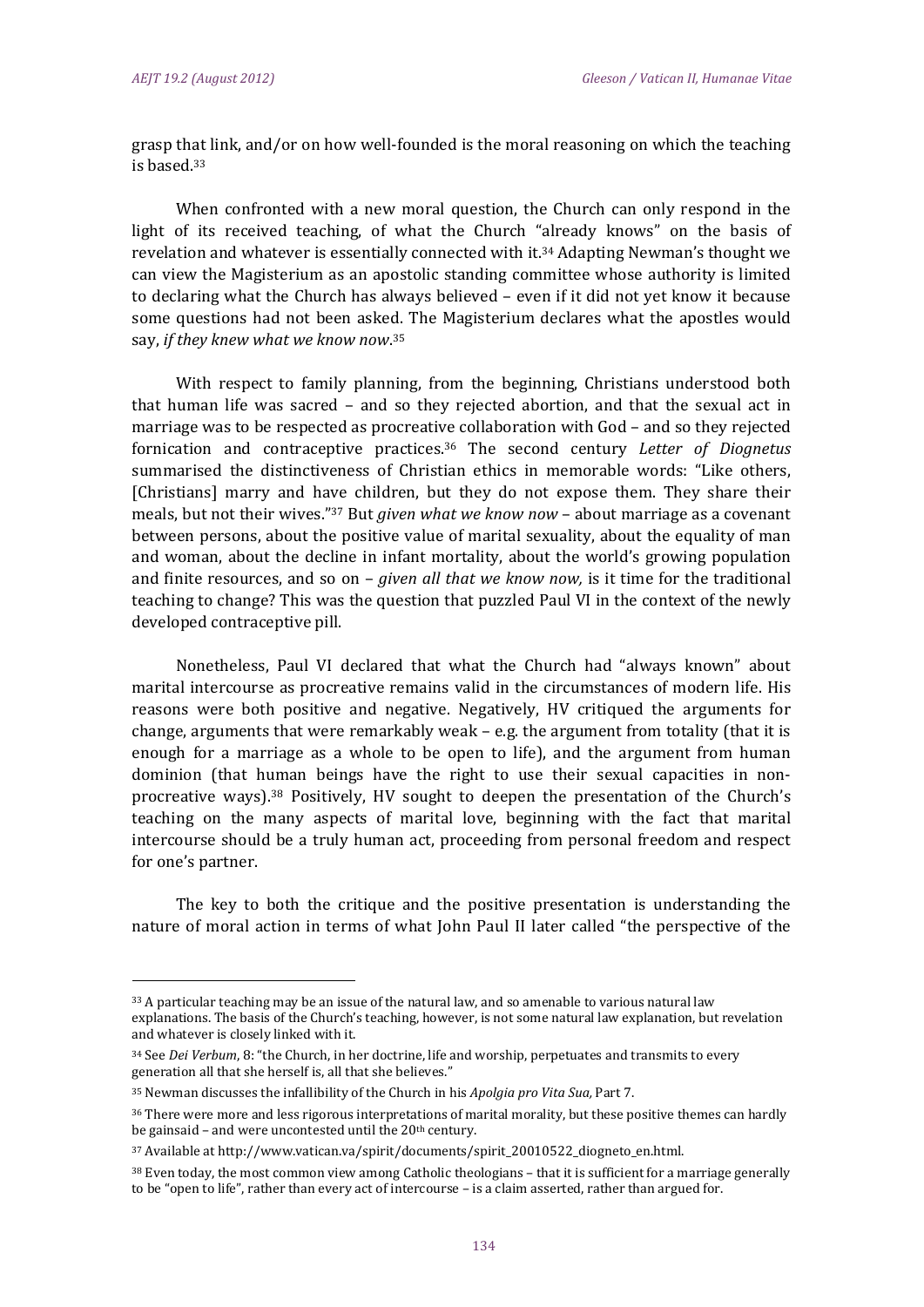acting person" (VS 78).<sup>39</sup> Ethical evaluation must focus on precisely what one is choosing to do (one's "moral object") that is, on the reasoning and willing of the person as acting subject. From this perspective it becomes apparent that use of the pill involves the same intentionality or moral object as does barrier contraception, and hence involves the same moral disorder condemned by the tradition. This may not be immediately obvious because hormonal contraception does not alter the sexual act, and so may appear *to the observer* to be very different to those contraceptive methods which interfere with the natural potential of intercourse itself. However, from the perspective of the agent (the person using contraception), the two methods involve *the same moral object*, *viz*. the choice to do something to remove from an act of intercourse whatever procreative potential it might possess. 

And yet the Church encourages couples to use modern methods of fertility awareness in order to plan their families: aren't such couples doing something  $-$  timing their intercourse - in order to avoid conception? Aren't they trying to prevent intercourse from being procreative? Yes, couples using fertility awareness and couples using contraception might well have the same goal – to avoid pregnancy. However, *what these couples actually do* is quite different. Couples using fertility awareness respect the truth that intercourse is the procreative act; that is why they refrain from this act at times of presumed fertility. Couples using contraception do something (before, during or after) intercourse to ensure it is not a procreative act.

This difference becomes clear from another comparison. Couples using fertility awareness regulate conception by regulating the pattern of their sexual intimacy. Respect for the potential fertility of intercourse is embodied in their decisions about when they have intercourse. By contrast, couples using contraception treat their potential fertility as a problem to be dealt with by mechanical or chemical means, so that their subsequent decisions about when to have intercourse can be made quite independently of any consideration about its procreative nature. To put it starkly, procreation is not a "natural process" (like digestion or the beating of the heart), it is (or should be) the outcome of responsible human activity.<sup>40</sup>

Yet, even if the use of fertility awareness and the use of contraception are quite different *kinds* of *action* from the moral view point, the question remains: why is it wrong to make intercourse a non-procreative kind of act? Put positively, why is intercourse the kind of act that should be respected for what it is, and not changed to what we might want it to be? Why is it  $(0, \text{ln}y)$  right to regulate procreation by regulating the choice about when to have intercourse? With these questions, I suggest, we reach the bed-rock of the Church's teaching not only about family planning, but about sexual ethics more generally, viz. God's plan for the happiness of human beings as body-soul unities.

This bed-rock may be articulated in various, more or less, persuasive ways. Firstly, traditional approaches have focussed on respect for nature as  $God's good creation - not$ 

<sup>&</sup>lt;sup>39</sup> This "new" understanding is actually a retrieval of St Thomas' approach. See William F. Murphy, "Forty Years Later: Arguments in Support of *Humanae Vitae* in the Light of *Veritatis Splendor"*, *Josephinum Journal of Theology* 14 (2007): 122‐67. 

<sup>&</sup>lt;sup>40</sup> Of course, procreation *presupposes* certain natural processes, such as spermatogenesis and the menstrual cycle, processes that might and may be regulated for reasons of health. Procreation itself is a human activity.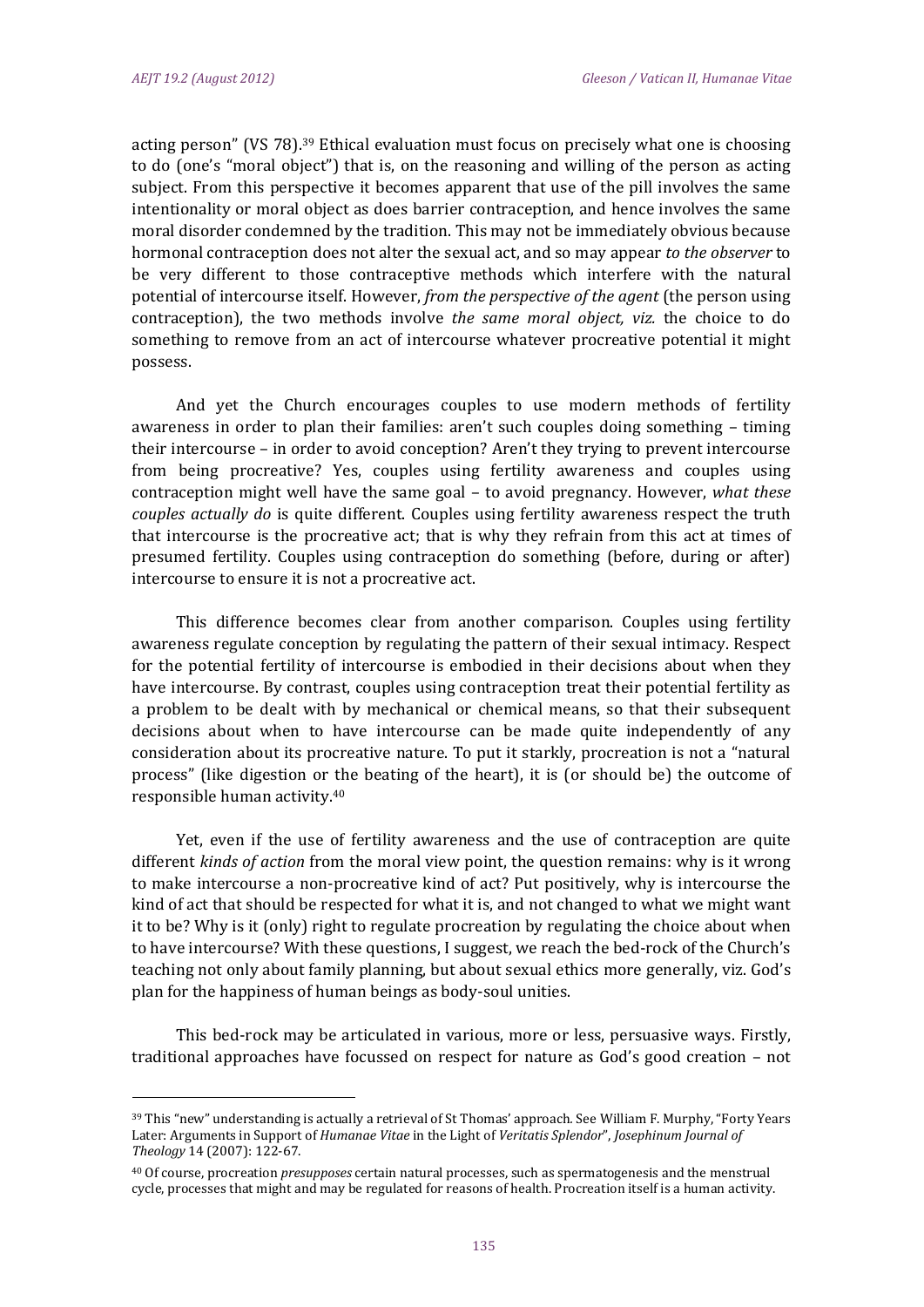"nature" in a crude biological sense, but the "nature of the human person and human actions" (as GS taught). Marital intercourse is the human procreative act, and it shares in the great values towards which intercourse is directed by God, namely the intrinsic value of new human life and the dignity of spouses as pro-creators with  $God.<sup>41</sup>$  The human act which is naturally ordered to procreation shares in the intrinsic value of procreation itself, and hence (argues Janet Smith) it is wrong to impede the procreative power of actions ordained to assisting God in the creation of new human life.<sup>42</sup> To change sexual intercourse by removing one of its essential aspects (so that it ceases to be the kind of act that leads to conception) is a failure to respect the way God has made us. Furthermore, if a couple change sexual intercourse so that it is not fully marital, then they no longer give themselves to each other as spouses as well as potential parents. Thus contraception removes the power of intercourse (as a "language of the body") to represent the mutual, total self-giving of spouses. (Likewise, if people change intercourse from being a marital act to be an act of casual pleasure, they fail to respect its God given significance.)

Secondly, however, some defenders of HV believe these naturalistic arguments are not fully persuasive, and they have turned to virtue ethics to provide a deeper explanation of why *each* and *every* act of intercourse ought to be ordered to procreation (i.e. to retain its procreative *meaning*, albeit not its procreative *function*). They highlight the difference noted above between the practice of periodic abstinence in the light of fertility awareness and the practice of contraception that sets fertility aside. The former embodies the virtues of chastity and procreative responsibility because by this practice a couple integrate their sexual desires and actions in line with respect for the full meaning of sexuality as unitive and procreative. The unity of these two meanings reflects the body-soul unity of the human person. Thus HV teaches that we *cannot* separate the unitive and procreative meanings of marital intercourse without undermining the marital act itself. "The Inseparability Principle ... provides the very (anthropological) *rationale* that provides the reason why one *cannot* separate one meaning from the other ... And because one *must not* destroy conjugal love (a point on which everyone agrees), this explains why *it is illicit* to effect such a separation."<sup>43</sup>

Whereas the practice of periodic abstinence develops a virtuous integration of sexual inclinations, "contraceptive acts render unnecessary the actions of periodic continence that contribute to the development of such habitual mastery through reason and will."<sup>44</sup> Contraceptive acts "leave the sexual inclination to operate under a logic of self (or mutual) gratification, whereas growth in virtue requires that it be further elevated ... into the logic of spiritual love ordered to the procreation of human life and into a broader

<sup>41</sup> See Janet Smith, *Humanae Vitae – A Generation Later,* 98‐102. 

 $42$  At this point we might refer to John Paul II's suggestion that in the very act of intercourse, couples rediscover the meaning of creation: "man and woman rediscover every time and in a special way the mystery of creation, thus returning to the union in humanity ("flesh from my flesh and bone from my bones") that allows them to recognize each other reciprocally and to call each other by name, as they did the first time." (General Audience 10 (November 21, 1979), available at http://www.ewtn.com/library/papaldoc/ jp2tb10.htm.

<sup>43</sup> Martin Rhonheimer, *Ethics of Procreation & The Defense of Human Life,* edited by William F. Murphy (Washington, DC: CUA Press, 2010), 81. Cf. "... each [meaning] receives its full intelligibility as a *human* reality… precisely *from the other."* (77). 

<sup>&</sup>lt;sup>44</sup> Murphy, "Revisiting Contraception", 842.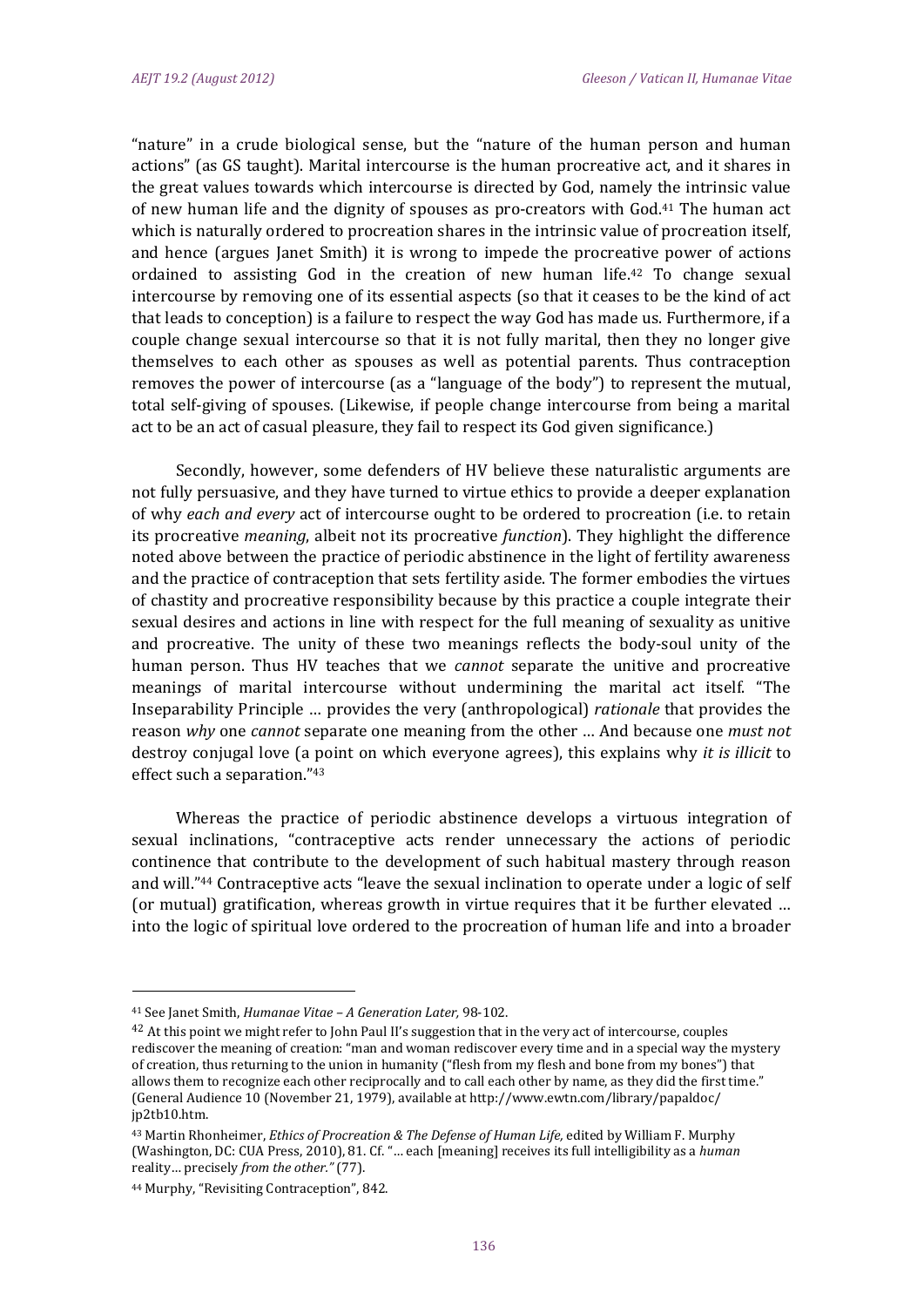and relational communion of persons."45 The virtuous integration of one's sexual inclinations is not merely a case of "controlling" one's desires. Rather, one's body and one's desires are themselves shaped by right reason, and when thus rightly ordered become the source of virtuous action.<sup>46</sup>

These two lines of argument seek to explain why HV was right to teach that the traditional Christian rejection of contraception applied also to the pill. Crucial to grasping this point was a renewed understanding of human action from the perspective of the acting subject and of the virtues as integrating the bodily and spiritual nature of the human person – a renewed understanding that was only clearly articulated in *Veritatis Splendor.* In short, if the pill shares the same moral disorder as those practices which the Church had rejected from the beginning, then this is what the Church must continue to teach, unless it becomes apparent that change in this teaching is required. Thus far, as HV argued, good reasons for change have not emerged.

#### PART III - LOOKING AHEAD

This essay has sought both to identify the methodological issues at stake in the renewal of moral theology and to model that renewal in relation to the teaching of *Humanae Vitae*. In both respects it is time to move beyond the debates over "proportionalism" which dominated Catholic moral theology from the mid 1960's to the mid 1990's. John Paul II's encyclical *Veritatis Splendor* taught that proportionalism was incompatible with the Catholic moral tradition, not primarily because it is a defective ethical theory, though it is, but because it cannot affirm that certain kinds of action are always wrong (or "intrinsically evil") – which, the pope said, is a datum of scripture, "the Biblical morality of the Covenant and of the commandments of charity and of the virtues" (VS 81-2). Although the debate over proportionalism did not concern contraception directly, that is where the theory was most commonly applied because of HV's other key teaching, viz. that couples should not do something wrong (e.g. use contraception) even for a good and necessary end (e.g. responsible family planning). It has become evident in recent years just how much proportionalist theory was still in the grip of the physicalism and legalism of post-Tridentine theology, as was its claim that contraception involved only a "pre-moral" or "physical" evil that need not impact on the character of the person.<sup>47</sup> A virtue explanation like that developed by Martin Rhonheimer helps to explain why exceptions to this principle are counterproductive: each and every non-virtuous act will weaken one's growth in virtue. (No one supposes that infidelity only on rare occasions is consistent with fidelity.) 

While the insights of natural law reasoning and virtue ethics are relevant to understanding why contraception is contrary to Christian marriage, for Catholics it is the authority of the tradition that ultimately carries weight. It follows that one urgent theological task now is the evaluation of John Paul II's statement that the moral teaching in HV, though not found explicitly in the scriptures, "is in accordance with the sum total of

<sup>45</sup> Ibid., 843.

<sup>46</sup> Ibid., 843, fn. 77, and Rhonheimer, *Ethics of Procreation,* 90‐102. 

<sup>47</sup> See Christopher Kazcor, *Proportionalism and the Natural Law Tradition* (Washington DC: CUA Press, 2002) and his "Double-Effect Reasoning: From Jean Pierre Gury to Peter Knauer", *Theological Studies* 59 (1998): 297-316.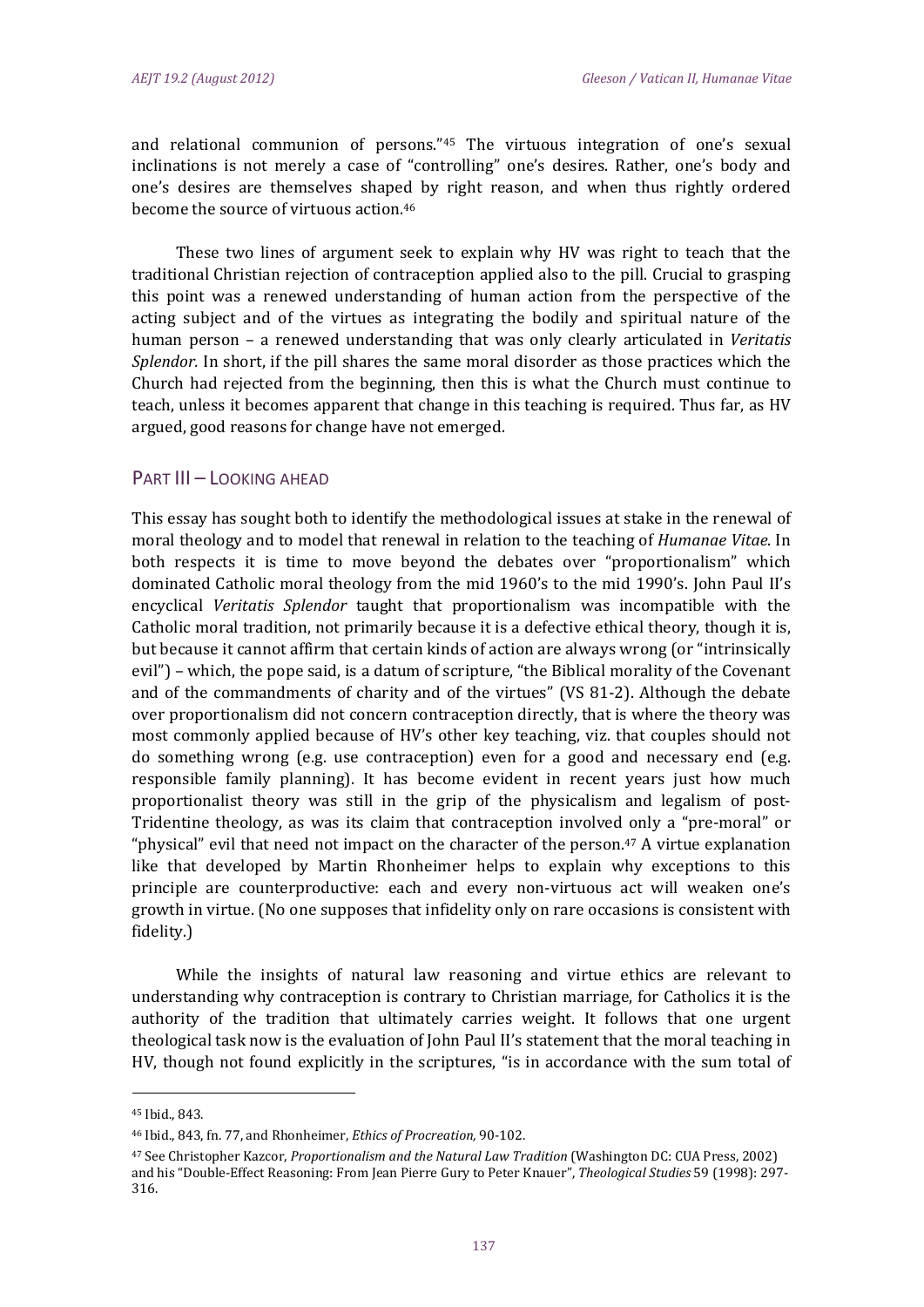revealed doctrine contained in biblical sources."<sup>48</sup> If this is correct, then the Church's teaching on contraception will indeed prove to be definitive teaching, just as some theologians and bishops already claim. At the very least, I have argued, HV's teaching is coherent and consistent with the tradition, and has not yet been shown to be wrong.

Moreover, if the teaching in HV is consistent with the normative tradition, then it is easy to see why rejection of the teaching is one of the major reasons for the demoralisation of the Church today. While small groups of Catholics zealously promote the official teaching, for the most part bishops and priests remain silent out of respect for the sensitivities of their people who in general have not received the teaching. The many who reject the teaching, whether clergy or laity, live with a certain cognitive dissonance towards the Church; the few who accept the teaching are an embarrassing minority. As a result Catholic life, witness, and ministry is undermined; the *communio* of the Church is weakened. This is a statement of fact, irrespective of whether the Church's teaching is correct; but if the teaching in HV is correct, then the Catholicism of the future will be counter-cultural in ways we have not known for many centuries.

In this troubling situation, Pope Benedict has spoken of the need for a positive orthodoxy. Addressing Swiss bishops in 2006, he referred to the typically controversial issues on which the Church's teachings are so counter-cultural. He warned that:

If we let ourselves be drawn into these discussions, the Church is then identified with certain commandments or prohibitions; we give the impression that we are moralists with a few somewhat antiquated convictions, and not even a hint of the true greatness of the faith appears ... I therefore consider it essential always to highlight the greatness of our faith – a commitment from which we must not allow such situations to divert us …. 

Christianity, Catholicism, isn't a collection of prohibitions. It's a positive option. It's very important that we look at it again, because this idea has almost completely disappeared today. We've heard so much about what is not allowed that now it's time to say, 'We have a positive idea to offer.<sup>49</sup>

In conclusion, I offer some brief positive suggestions in relation to the Church's preaching on marriage and sexual ethics. First, as Vatican II taught, it must be nurtured by the Scriptures  $-$  as wisdom directed to true Beatitude, in the context of weakness, grace and mercy. With respect to Beatitude, Catholics are being urged to re-discover the full meaning of human sexuality as both life-giving and love-giving, and to not settle for forms of relationship less than that for which we have been created. The biblical themes of fertility and generosity to new life remind us that family planning is not a problem to be solved, but a mystery of collaboration with God, to be lived with trust and generosity. If the fundamental datum of the tradition is that marital intercourse is the freely chosen act by which we become pro-creators with God, then the full meaning of that act calls for our unconditional respect.

And yet, sexuality remains one of the most complex, vulnerable and flawed aspects of the human personality both for individuals and, more challenging still, for couples seeking mutually agreed decisions. It is spiritually healthy to approach decision making in

<sup>48</sup> John Paul II, "General Audience", 18th July, 1984 (cited by Janet Smith, *Humanae Vitae,* 158). 

 $49$  Benedict XVI to the Swiss Bishops, 2006 (available at http://www.vatican.va/holy\_father/benedict\_xvi/ speeches/2006/november/documents/hf\_ben-xvi\_spe\_20061109\_concl-swiss-bishops\_en.html).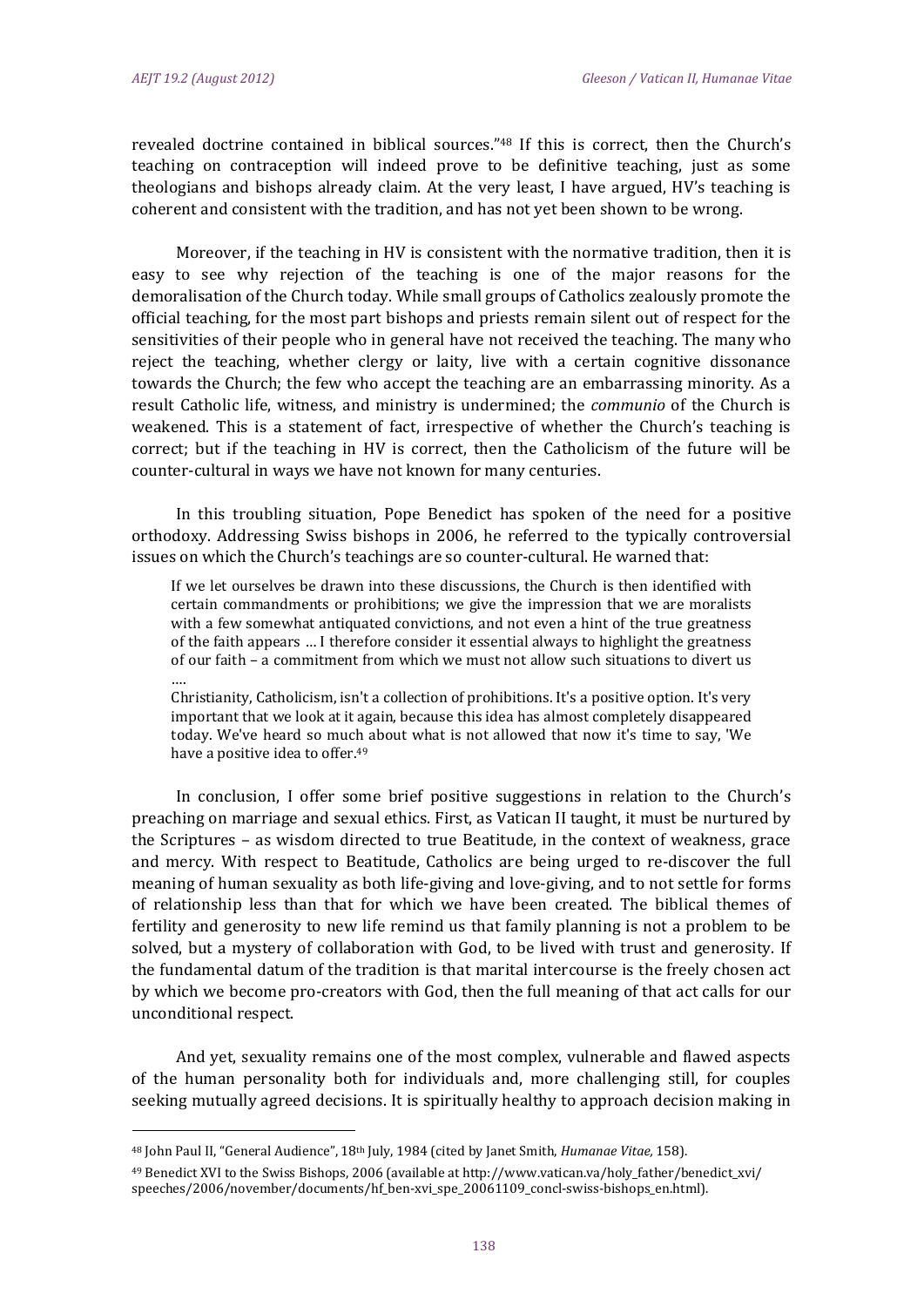this area with a "repentant conscience", rather than a self-justifying conscience, and so to acknowledge how far we all fall short of God's plan for our happiness.<sup>50</sup> The debate over HV rightly led to a new emphasis on the responsibilities of personal conscience. As Newman noted, apart from revelation, conscience is supreme and always to be obeyed, and "obedience even to an erring conscience [is] the way to obtain light."<sup>51</sup> Nonetheless, Newman continued, the essence of all religion is authority and obedience to a message received from another, a message which requires, here and now, an authoritative interpreter. Catholics thus exercise personal conscience in the context of their allegiance to the tradition and teaching authority of the Church. Newman puts it starkly:

The most obvious answer, then, to the question, why we yield to the authority of the Church in the questions and developments of faith, is, that some authority there must be if there is a revelation given, and other authority there is none but she. A revelation is not given, if there be no authority to decide what it is that is given. In the words of St Peter to her Divine Master and Lord, "To whom shall we go?"<sup>52</sup>

Secondly, the teaching in HV invites Catholics to be open to a truth of the natural law – a truth about what is good for us as human beings – *that was given in conjunction with God's* revelation in *Christ*, which itself presupposed God's revelation to the people of Israel. "Revelation sets before [us] certain supernatural facts and actions, beings and principles; these make a certain impression [upon us... which] need not even be recognised."<sup>53</sup> What revelation sets before us is a way of living that was shaped by the history and Scriptures of Israel, as well as the person of Christ. As a result, the apostolic preaching called Christians to distance themselves from the sexual practices of the culture around them. Moreover, the Church claims infallibly to witness to this revelation.

The great truths of the moral law, of natural religion, and of Apostolical faith, are both its boundary and its foundation. It must not go beyond them, and it must ever appeal to them. Both its subject-matter, and its articles in that subject-matter, are fixed. And it must ever be guided by Scripture and by tradition ... Nothing, then, can be presented to me, in time to come, as part of the faith, but what I ought already to have received, and hitherto have been kept from receiving, (if so,) merely because it has not been brought home to me ... The new truth which is promulgated, if it is to be called new, must be at least homogeneous, cognate, implicit, viewed relatively to the old truth.<sup>54</sup>

Likewise, Vatican II, in *Dei Verbum*, understood Tradition as a unified source prior to Scripture and the teachings of the Church to which the latter both bear witness.

And Tradition transmits in its entirety the Word of God which has been entrusted to the apostles by Christ the Lord and the Holy Spirit. It transmits it to the successors of the apostles so that, enlightened by the Spirit of truth, they may faithfully preserve, expound and spread it abroad by their preaching. Thus ... the Church does not draw her certainty about all revealed truths from the Holy Scriptures alone.<sup>55</sup>

<sup>50</sup> See VS 104 and Louf, *Tuning into Grace,* chs. 1 & 5. 

<sup>51</sup> John Henry Newman, *Apologia pro Vita Sua*, Masie Ward (ed.) (London: Sheed & Ward, 1967), 139 (in a letter of 1844).

<sup>52</sup> Newman, *An Essay on the Development of Christian Doctrine,* ch. I, available in Ian Ker, *The Genius of John Henry Newman* (Oxford: Clarendon, 1989), 221.

<sup>53</sup> *Newman's University Sermons* (London: SPCK, 1970), Sermon 15, 320-1.

<sup>&</sup>lt;sup>54</sup> Newman, *Apolgia*, Part 7, in Ker, 250.

<sup>55</sup> *Dei Verbum*, 9.